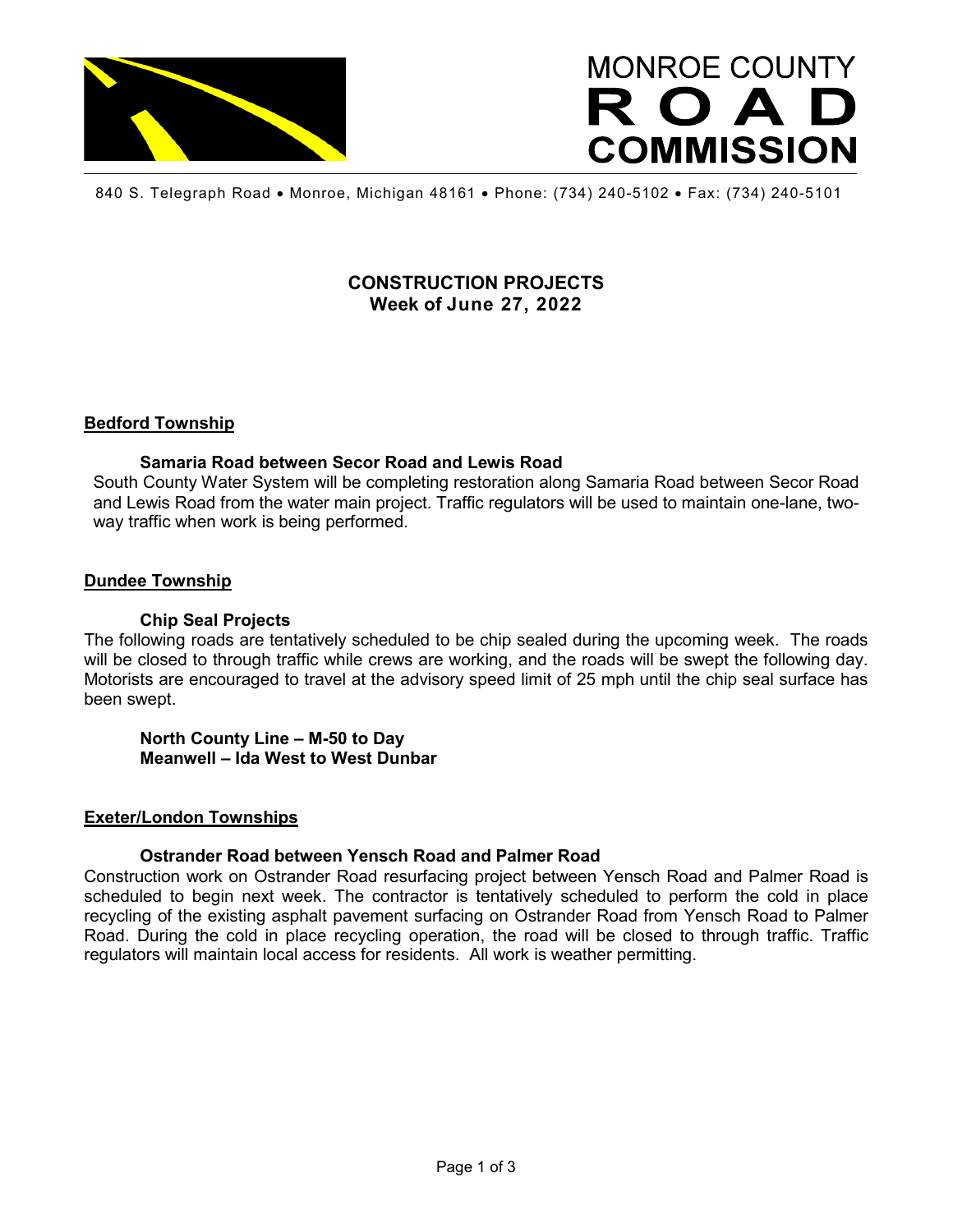## **Exeter/Raisinville Townships**

#### **Chip Seal Project**

The following road is tentatively scheduled to be chip sealed during the upcoming week. The road will be closed to through traffic while crews are working, and the road will be swept the following day. Motorists are encouraged to travel at the advisory speed limit of 25 mph until the chip seal surface has been swept.

#### **Ida Maybee – North Custer to Stone**

#### **London Township**

#### **Chip Seal Project**

The following road is tentatively scheduled to be chip sealed during the upcoming week. The road will be closed to through traffic while crews are working, and the road will be swept the following day. Motorists are encouraged to travel at the advisory speed limit of 25 mph until the chip seal surface has been swept.

#### **Tuttle Hill – Ostrander to Oakville Waltz**

#### **Milan Township**

#### **Chip Seal Project**

The following roads are tentatively scheduled to be chip sealed during the upcoming week. The roads will be closed to through traffic while crews are working, and the roads will be swept the following day. Motorists are encouraged to travel at the advisory speed limit of 25 mph until the chip seal surface has been swept.

**Cone – Ann Arbor to End of Pavement Dennison – Couper to Cone Dundee Azalia – Oelke to Ostrander Milwaukee – Dennison to Ann Arbor Petersburg – Hickory to Railroad Approach**

#### **Monroe Township**

#### **Dunbar Road between Herr Road and Telegraph Road (US-24)**

Cadillac Asphalt is scheduled to install 4-foot wide paved shoulders along Dunbar Road between Herr Road and Telegraph Road next week. After the paved shoulders are installed, Dunbar Road will be cold milled and resurfaced with hot mix asphalt. Traffic regulators will maintain one-lane, two-way traffic on Dunbar Road during the shoulder paving, cold milling, and hot mix asphalt resurfacing operations

#### **Herr Road between Dunbar Road and South Custer Road (M-50)**

Miller Bros. Construction is scheduled to begin cold milling on Herr Road between Dunbar Road and South Custer Road next week. The cold milling is being performed to prepare the road for resurfacing with hot mix asphalt, which is expected to begin the week of June 27. Traffic regulators will maintain one-lane, two-way traffic on Herr Road during the cold milling and hot mix asphalt resurfacing operations